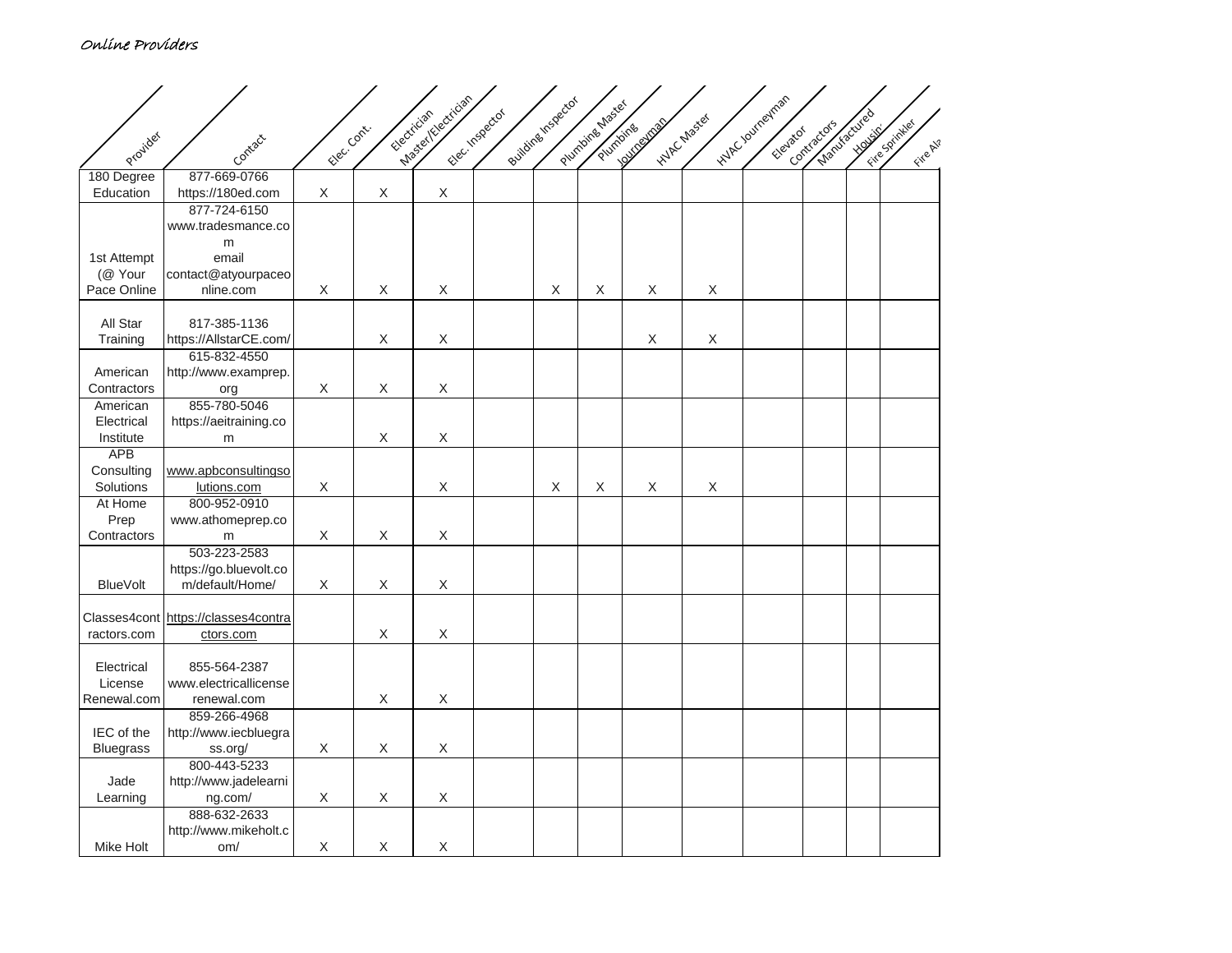## Online Providers

|                                   |                                                 |   |              | Masey Yelectrician<br>Electrician | Flectrispector | Buildine Inspector | Plumbing Master | <b>Automobile</b> | inthcuraster | inder roungings | Manufactured<br>Contractors | <b>Young Many</b> | Fire Spinyles |
|-----------------------------------|-------------------------------------------------|---|--------------|-----------------------------------|----------------|--------------------|-----------------|-------------------|--------------|-----------------|-----------------------------|-------------------|---------------|
| Provider                          | Contact                                         |   | Elec. Contr. |                                   |                |                    | Plumbing        |                   |              | Elevator        |                             |                   | Fire Al?      |
|                                   | 866-546-1212                                    |   |              |                                   |                |                    |                 |                   |              |                 |                             |                   |               |
| RedVector                         | www.redvector.com                               | X | $\mathsf X$  | $\mathsf X$                       |                |                    |                 | $\mathsf X$       | $\mathsf X$  |                 |                             |                   |               |
|                                   | 859-753-4659                                    |   |              |                                   |                |                    |                 |                   |              |                 |                             |                   |               |
|                                   | www.tradetechky.com                             |   |              |                                   |                |                    |                 |                   |              |                 |                             |                   |               |
|                                   | email<br>contact@tradetech.c                    |   |              |                                   |                |                    |                 |                   |              |                 |                             |                   |               |
| Tradetech                         | om                                              | X |              |                                   |                | X                  | $\mathsf X$     | X                 | X            |                 |                             |                   |               |
|                                   |                                                 |   |              |                                   |                |                    |                 |                   |              |                 |                             |                   |               |
|                                   | http://training.strongti                        |   |              |                                   |                |                    |                 |                   |              |                 |                             |                   |               |
|                                   | e.com/stc/sstpub/psci<br>is.dll?MAINMENU=S      |   |              |                                   |                |                    |                 |                   |              |                 |                             |                   |               |
|                                   | STPUB or                                        |   |              |                                   |                |                    |                 |                   |              |                 |                             |                   |               |
| Simpson                           | http://training.strongti<br>e.com (click on the |   |              |                                   |                |                    |                 |                   |              |                 |                             |                   |               |
| Strong-Tie                        | online CEU courses)                             |   |              |                                   | $\mathsf X$    |                    |                 |                   |              |                 |                             |                   |               |
|                                   | <b>Plumbers Training</b>                        |   |              |                                   |                |                    |                 |                   |              |                 |                             |                   |               |
|                                   | Institute                                       |   |              |                                   |                |                    |                 |                   |              |                 |                             |                   |               |
|                                   | D/O Certified Training                          |   |              |                                   |                |                    |                 |                   |              |                 |                             |                   |               |
|                                   | Institute<br>P:800-727-7104                     |   |              |                                   |                |                    |                 |                   |              |                 |                             |                   |               |
|                                   | Direct:231-943-2973                             |   |              |                                   |                |                    |                 |                   |              |                 |                             |                   |               |
| Plumbers<br>Training              | www.certifiedtrainingi<br>nstitute.com          |   |              |                                   |                |                    |                 |                   |              |                 |                             |                   |               |
| Institute                         |                                                 |   |              |                                   |                | X                  | $\mathsf X$     |                   |              |                 |                             |                   |               |
| National<br>Association           |                                                 |   |              |                                   |                |                    |                 |                   |              |                 |                             |                   |               |
| of Elevator                       | www.naec.peachnew<br>media.com                  |   |              |                                   |                |                    |                 |                   |              |                 |                             |                   |               |
| Contractors                       | darrah@naec.org                                 |   |              |                                   |                |                    |                 |                   |              |                 |                             |                   |               |
| (NAEC)                            | 770-760-9660<br>www.naesai.org                  |   |              |                                   |                |                    |                 |                   |              | X               |                             |                   |               |
| <b>NAESA</b>                      | megan@naesai.org                                |   |              |                                   |                |                    |                 |                   |              |                 |                             |                   |               |
| International                     | 360-292-4968                                    |   |              |                                   |                |                    |                 |                   |              | X               |                             |                   |               |
| Qualified                         |                                                 |   |              |                                   |                |                    |                 |                   |              |                 |                             |                   |               |
| Elevator                          | www.qeitf.org                                   |   |              |                                   |                |                    |                 |                   |              |                 |                             |                   |               |
| Inspector<br><b>Training Fund</b> | info@qeitf.org<br>mmorand@eiwpf.org             |   |              |                                   |                |                    |                 |                   |              |                 |                             |                   |               |
| (QEITF)                           | vheard@eiwpf.org                                |   |              |                                   |                |                    |                 |                   |              | $\mathsf X$     |                             |                   |               |